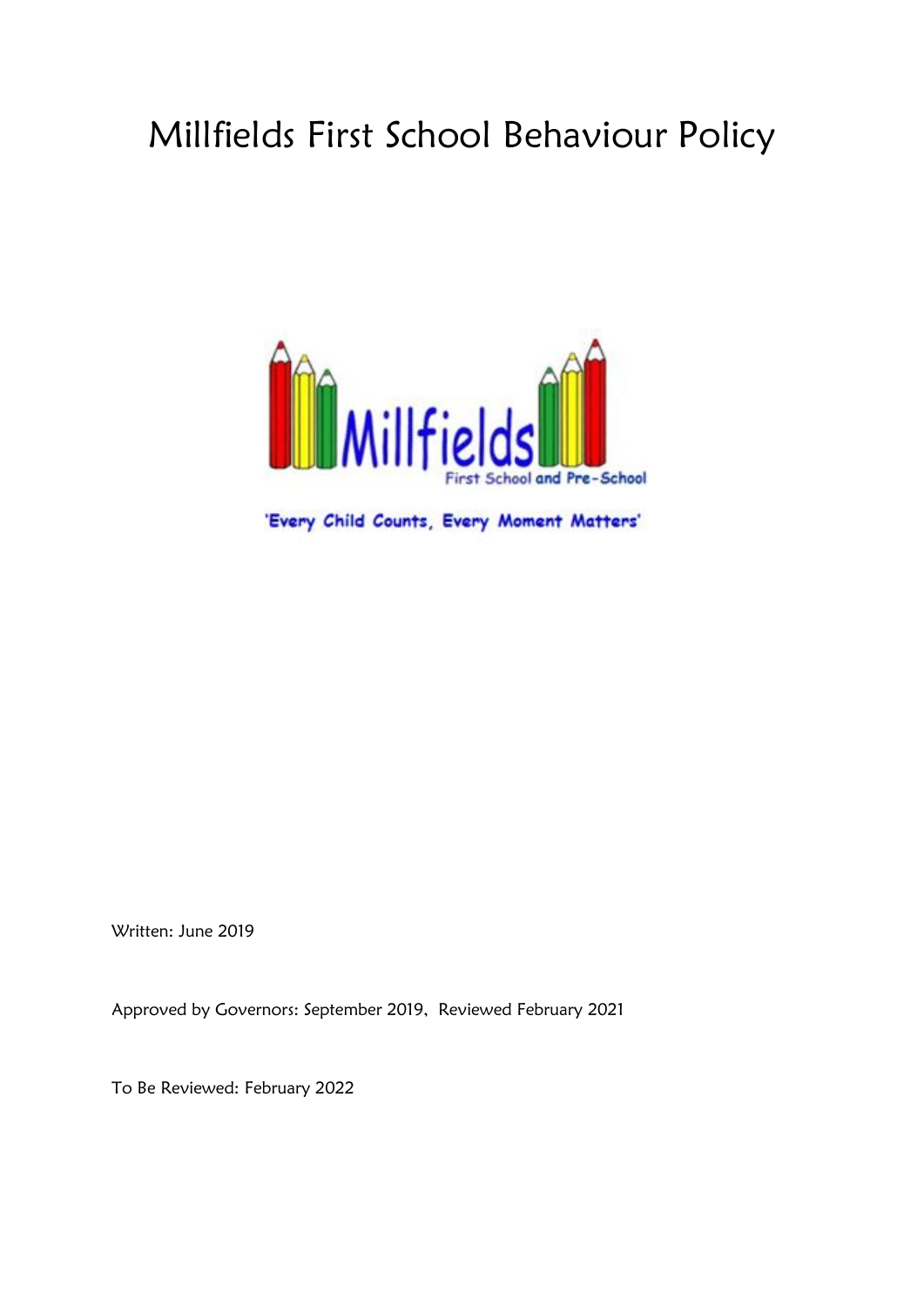# Millfields First School Behaviour Policy

Governors and staff have developed this policy to reflect the ethos and values that we all share and maintain within our community.

Discipline in our school will be in line with our belief of mutual respect and our motto of "Every Child Counts, Every Moment Matters". Our purpose is to develop the character of the child to lovingly respect his/her own person and belongings, and to respect other people and their property. Our over-riding rule is "Treat others as you would like to be treated."

# **Overview**

For behaviour management to be successful, it must be predictable and consistent. For all children to feel safe, respected, and able to learn at school, we have high expectations of their behaviour.

The following are behaviours that will not be tolerated:

- Violence (physical or verbal)
- Aggression/ threatening behaviour
- Oppositional behaviour (defiance)
- Disrespect to people
- Disrespect to property
- Constant low-level disruption

The following steps outline how all staff ensure a fair system. There is on-going discussion with pupils about respect as well as fair consequences for misbehaviour.

When dealing with unacceptable behaviour:

- children are given a reminder before the imposition of a consequence,
- all staff act firmly and confidently, as well as in a respectful manner, modelling the desired behaviours at all times,
- all staff make clear that it is the behaviour that we do not like, and not the child,
- staff follow the graduated approach to behaviour management as identified in this policy,
- staff follow up incidents that cannot be dealt with immediately,

# **Code of Conduct**

Rules are needed to ensure that the children have a knowledge and understanding of the school's expectations. Each class teacher agrees a set of Class Rules with their class at the beginning of the year and reviews them when necessary.

Rules are effective when they are: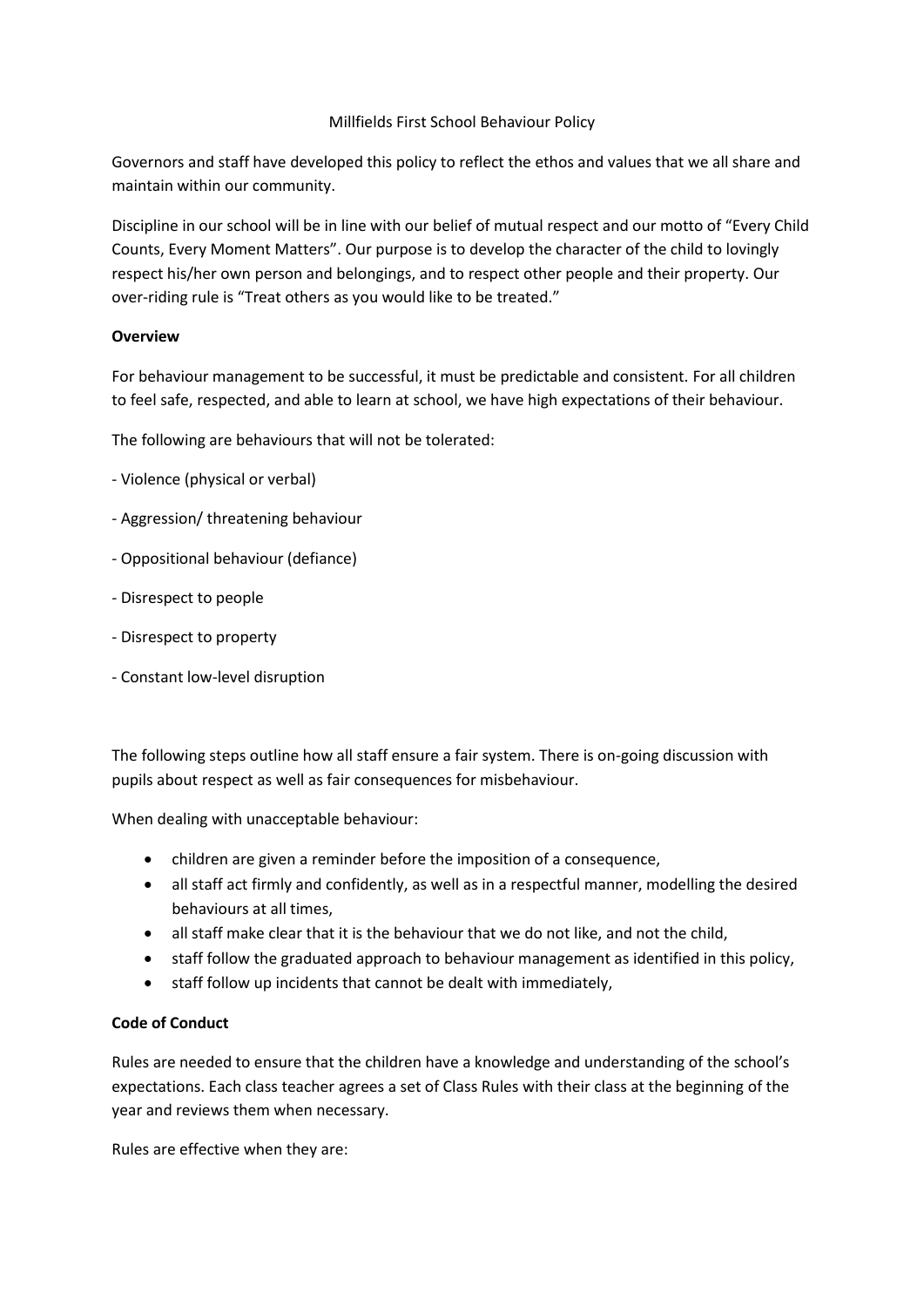- few, reasonable and fair,
- explained, discussed and agreed with the children,
- simple and precise,
- enforced and enforceable,
- positive describing the behaviour the school wants to see,
- accepted and supported by parents.

# **Rewards and Sanctions**

A system of rewards and sanctions is part of this policy so that staff can be consistent in the way that behaviour is dealt with. It is important that all staff follow the behaviour policy to ensure it is consistently and effectively used. This allows the children to feel they have been treated fairly.

# **School-wide reward systems**

All staff will look for, acknowledge and reward, good behaviour choices.

Frequent praise and public celebration is the most effective way of rewarding effort and appropriate behaviour.

Informal rewards eg giving praise for appropriate behaviour in and outside the classroom are frequently given.

Examples of informal rewards which staff are encouraged to use for behaviour include:

Praise and encouragement in lessons, house points, stickers, children being brought to the attention of SLT where they receive praise and a sticker, class teachers calling parents or talking to them at the end of the day to praise positive behaviour.

Formal rewards also happen;

- Golden Book: Children who show positive contribution to our ethos and values (eg kindness, respect, resilience etc) will be celebrated using the Golden Book. The class teachers will choose one child per week. Children will have their names written in the Golden Book and their name (first name and last initial) will be added to the newsletter
- Stars of the week: A child from each class is chosen by their teacher each week to meet with the Head or one of the assistant heads to bring their work, have a sticker and talk about their learning that week. Their name (first name and last initial) will be added to the newsletter.
- Treasure chest ladder (FS and KS1) and stars ladder (KS2)

#### **Foundation Stage and KS1**

In FS and KS1, a Treasure Chest is used. The children who show positive behaviour during the day move up a number, 1-10 in Pre-school, 1-15 in reception, 1-20 in KS1 until they reach the Treasure Chest. If they are in danger of not climbing the ladder the will go to the "choppy waters" section as a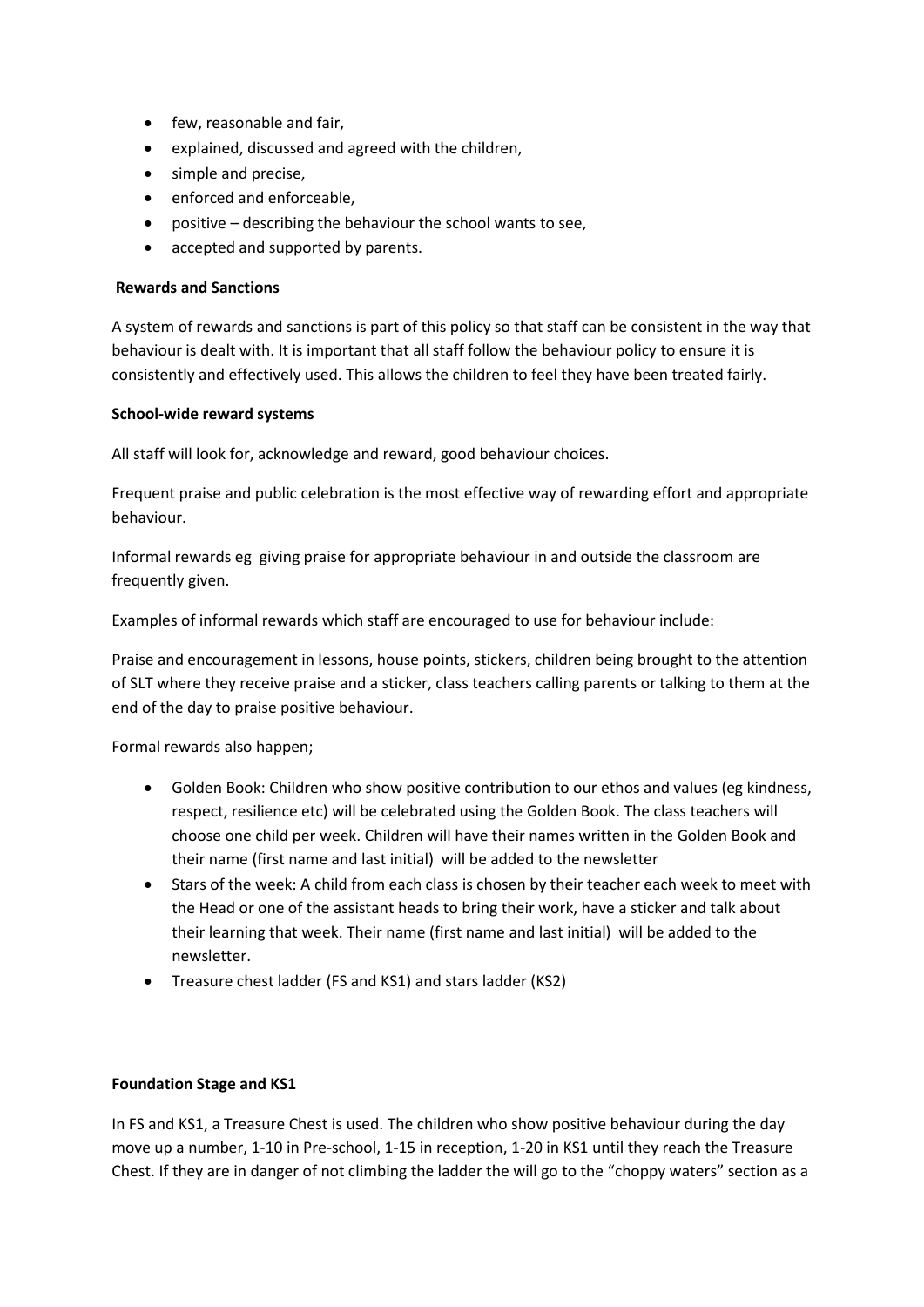warning. They can move out of this during the day and continue their journey up the ladder if their low level behaviour improves. When the children reach the end of the numbers, they choose a prize from the chest. Once they choose their prize they start again on 1.

Poor behaviour in FS results in reflection time on a "spot" where the children have the opportunity to think about their behaviour and what action would have been more appropriate. They will be supported in this by an adult. If the child has "reflection time" on a spot a number will be put on the behaviour record chart by the child's name. The number will relate to the severity of the behaviour – level 1, least severe, to level 3 more severe. Parents will be informed of level 3 behaviours and if appropriate, they will be informed by the class teacher of other levels of behaviour.

In KS1 poor behaviour results in them sitting on the "Thinking Chair". As in FS, a number will be put on the behaviour record chart by the child's name. The number will relate to the severity of the behaviour – level 1, least severe, to level 3 more severe. Parents will be informed of level 3 behaviours and if appropriate, they will be informed by the class teacher of other levels of behaviour.

The expectation is that all children will move up the treasure chest at the end of the day unless poor behaviour continues.

Governors will be given a copy of the anonymised, collated information.

Children may also be sent to other members of staff in a hierarchical order:

A senior member of staff

Assistant Head

Head Teacher

There will be an appropriate sanction. Parents will be informed if this happens, initially by the Class Teacher.

#### **KS2**

In KS2 the children go up a ladder to reach the stars. There are 20 rungs to the ladder. The children who show positive behaviour during the day climb the ladder one rung per day. If they are in danger of not climbing the ladder they will go to the "asteroid belt" section as a warning. They can move out of this during the day and continue their journey up the ladder if their low level behaviour improves. When the children reach the stars after 20 rungs they collect a sticker. When they have 2 stickers they may choose a prize or collect more stickers for a larger prize. Some of the prizes could be reward vouchers for eg extra play.

Poor behaviour in KS2 results in them sitting on the "Thinking Chair" where the children have the opportunity to think about their behaviour. If the child has "reflection time" a number will be put on the behaviour record chart by the child's name. The number will relate to the severity of the behaviour – level 1, least severe, to level 3 more severe. Parents will be informed of level 3 behaviours and if appropriate, they will be informed by the class teacher of other levels of behaviour.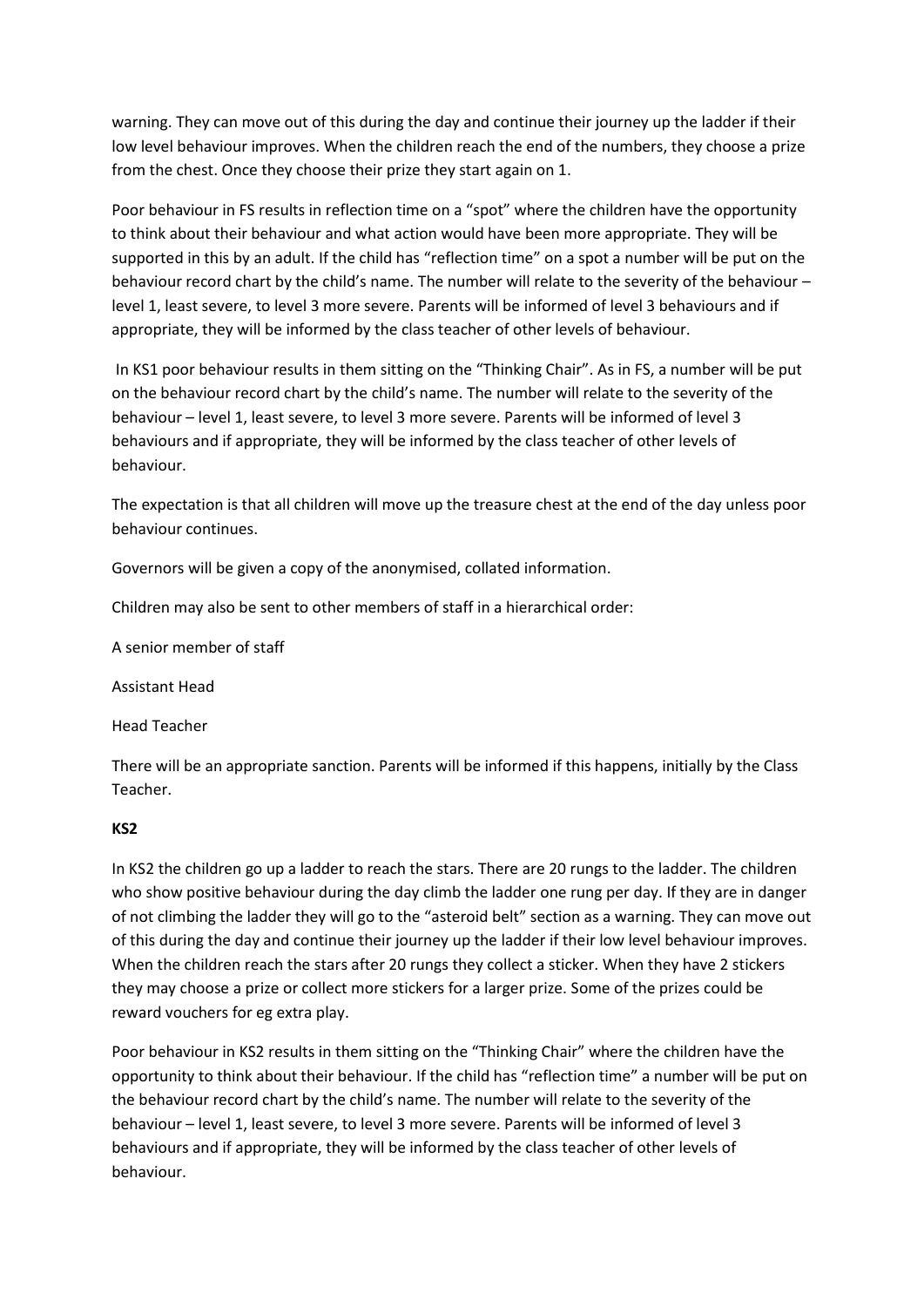The expectation is that all children will move up the ladder at the end of the day unless poor behaviour continues.

Governors will be given a copy of the anonymised, collated information

Children may also be sent to other members of staff in a hierarchical order:

A senior member of staff

Assistant Head

Head Teacher

There will be an appropriate sanction. Parents will be informed if this happens, initially by the Class Teacher.

# **Hierarchy of Seriousness**

The following are four broad categories of behaviour difficulties:

#### **Minor behaviours:**

Class teachers, will deal with these through the use of minimal interactions; that is, they should have the least amount of impact on learning time for the other children. The teacher should always be in control of this situation and be aware of their next step if necessary.

When minor behaviours occur:

1. The child will receive a reminder.

2. If poor behaviour is repeated, the child receives a warning.

3. If the poor behaviour is repeated again they will have to sit and reflect on the Thinking spot/ Time to think chair.

These minor behaviours should be dealt with in-class by these staged actions.

Teachers should use their professional judgement in choosing and using these consequences. The prime motivation should be to help a child make good behaviour choices, rather than punish poor ones. Teachers will need to respond in the most appropriate way for the child involved.

- Encouragement (you've noticed, it's not good enough: a quick, "jolly them along"…)
- Disappointment in the child's behaviour ("the look", the short/sharp statement)
- Giving the child a target (e.g. you need to have done 5 more by the end…)
- Moving them/working with them (Explain TIME-IN- they'll be with you at playtime if they don't do it now…)
- Threatening the loss of a privilege/ playtime
- Losing the privilege (follow-through on the threat, so think carefully)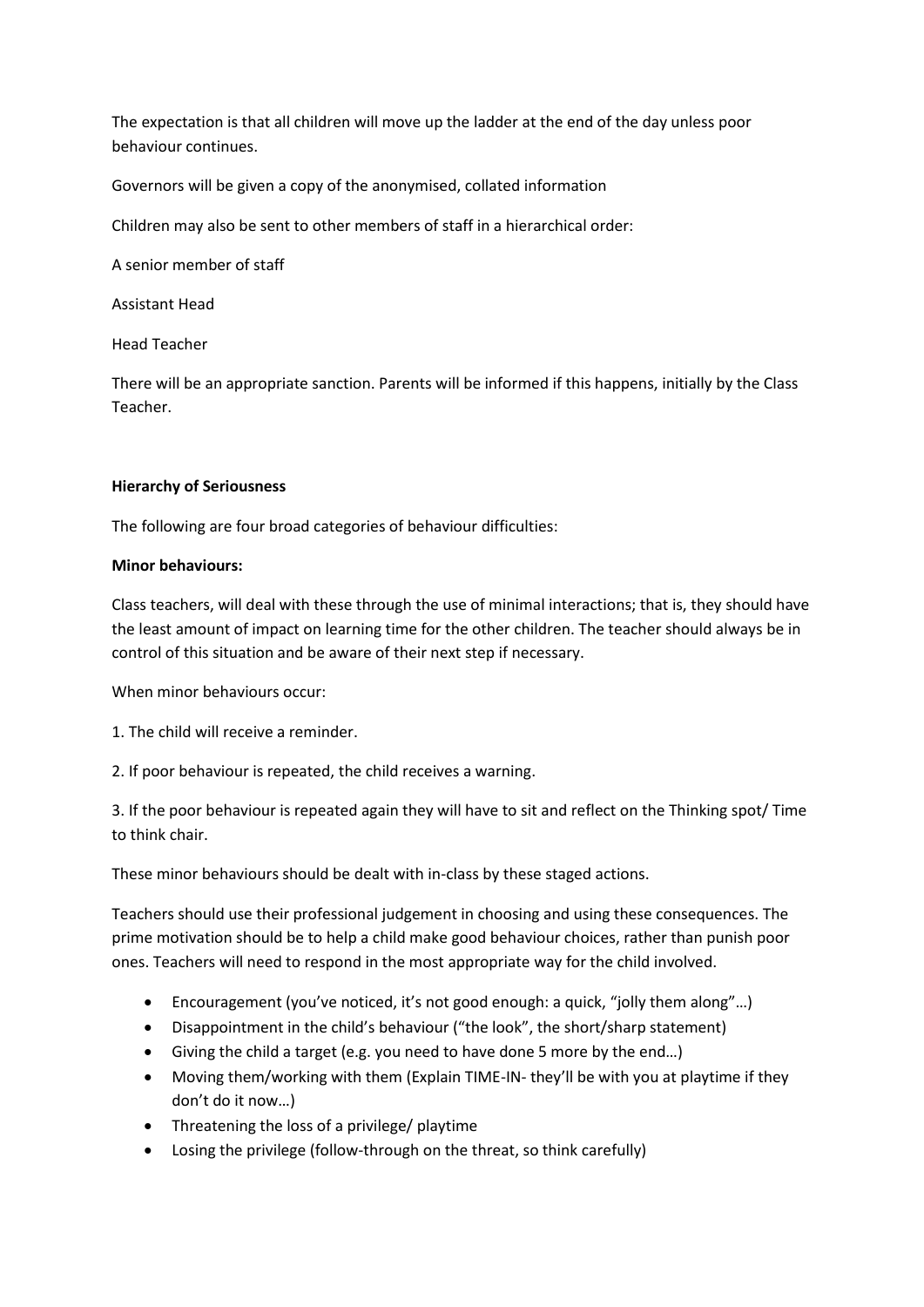#### **Level 1 Behaviours:**

These behaviours are disruptive behaviours or a continuation or repetition of minor behaviours. If a level 1 behaviour occurs pupils will receive an appropriate sanction. The class teacher is responsible for supervising the children during missed breaks.

#### **Level 2 Behaviours:**

If the child's behaviour is disrupting the learning of others, the child may be sent to another classroom for the remainder of the lesson to reflect on their behaviour. The behaviour will be recorded on the chart. Once the child returns to class they will have a "fresh start". Time out may be spent in a class which is a year above or year below that of the child.

If the poor behaviour continues, the child is sent to a member of the Senior Leadership Team-in hierarchical order.

An assistant head and/or the Head Teacher will be involved if the senior member of staff feels this is necessary. The member of SLT will give a sanction as they deem appropriate.

#### **Level 1 and 2 behaviours (outdoors):**

This is dealt with by lunchtime supervisors/staff, who give a warning, then reflection time if the behaviour continues. If the poor behaviour carries on, the child is brought to a member of SLT/class teacher who will then decide on the appropriate sanction.

## **Level 3 Behaviours**:

This level of behaviour is the most serious of all. If the child exhibits a behaviour that is deemed to be a level 3 behaviour, they are sent to the EYFS lead, an AHT or HT who decide on the appropriate form of action. If necessary the senior member of staff will be sent for, rather than the child brought to them. This behaviour is recorded. Parents are informed.

"Blanket sanctions" for the whole class should not be used. The missing of PE/ games/ art or any other curriculum entitlement must not be used as a sanction.

IF A CHILD DEMONSTRATES REPEATED NEGATIVE BEHAVIOUR (3 level 1 or level 2 behaviours over a week) OR A PARTICULAR INCIDENT HAS OCCURRED ( certain level 2 behaviours or a level 3 behaviour), PARENTS MUST BE INFORMED; THIS SHOULD NOT BE LEFT UNTIL PARENTS' EVENING/REPORTS.

#### **The Reflection Room**

If a child exhibits behaviour which is harming or likely to harm, him / herself or others, they may be taken to the "reflection room". This is a safe environment, with no distractions, in which the child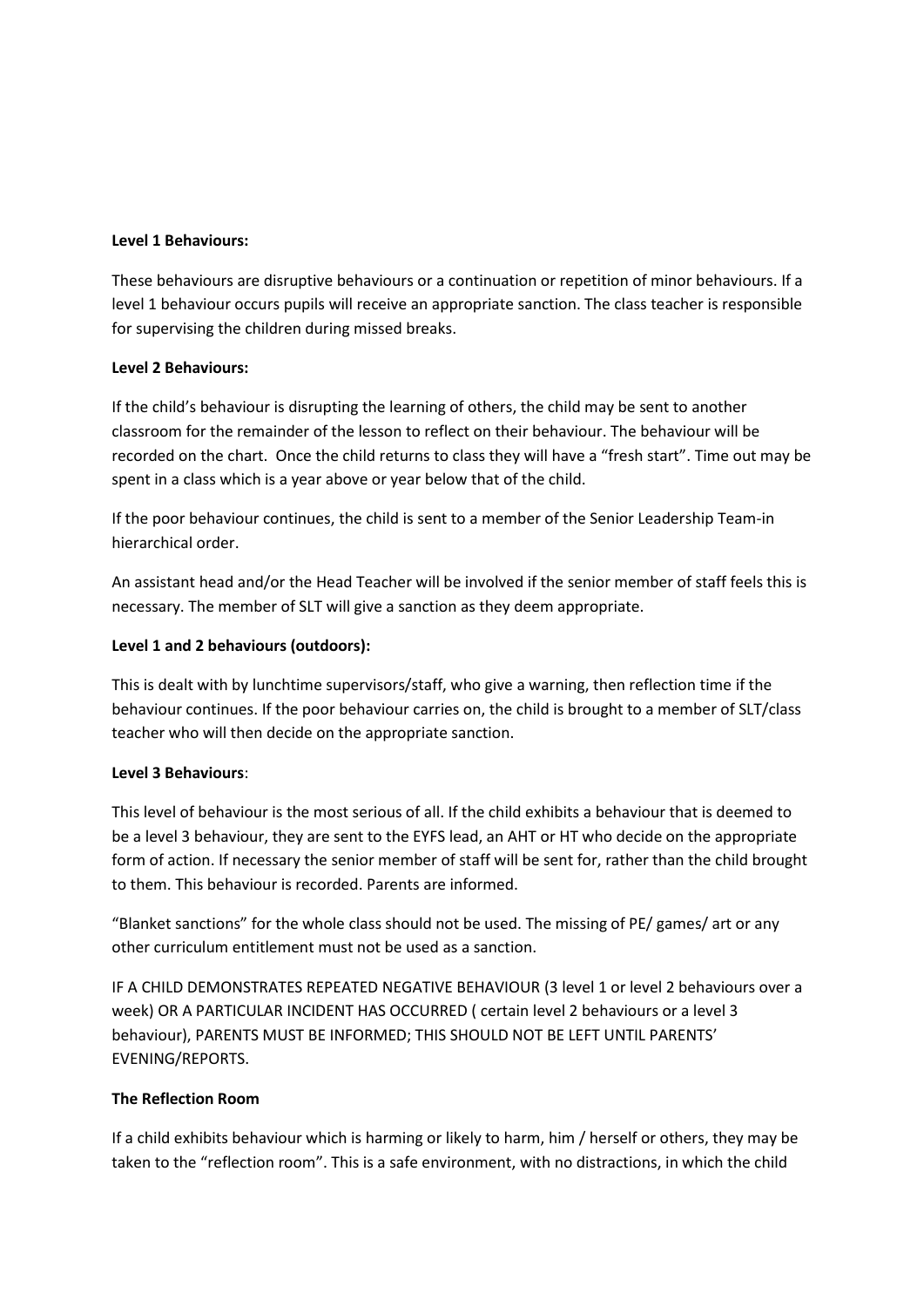cannot be hurt or cause hurt or damage to others or to property. This allows the child to de-escalate his/her behaviour and to reduce anxiety in a safe and calm environment.

#### **Team Teach**

We are a Team Teach trained school. Where necessary, trained staff will use physical interventions to prevent harm to children or to staff.

#### **Incident Records**

The behaviour charts should always be dated with the start of the week (eg 3/14/19) because they form an important part of our records. Behaviour logs will be updated by the person witnessing the behaviour (apart from in the case of Lunchtime Supervisors in which case a member of SLT will complete the log). Level 2 behaviours needing a behaviour log entry are highlighted in blue below. The behaviour logs are recorded onto "Safeguard"

The class teacher ensures that the behaviour charts are placed in the Behaviour Folder, which is kept in the classroom.

| The categories below are to be used as a guide. It is impossible to cover all eventualities. |                                                                |                                                                                                            |  |
|----------------------------------------------------------------------------------------------|----------------------------------------------------------------|------------------------------------------------------------------------------------------------------------|--|
| Level 1                                                                                      | Level <sub>2</sub>                                             | Level 3                                                                                                    |  |
| Attention seeking / time<br>wasting / disturbing others                                      | Repeated disturbing of<br>other children's learning            | Persistent disturbing of other<br>children's learning                                                      |  |
| Persistently moving around<br>the classroom without<br>permission                            |                                                                | Leaving classroom / lesson<br>without permission                                                           |  |
| Repeatedly interrupting staff /<br>calling out                                               | Ignoring, or arguing back<br>to staff. Refusal to do as told.  | Verbal abuse of staff / children                                                                           |  |
| Lying / being deceitful                                                                      | Continued lying / deceit                                       |                                                                                                            |  |
| Lack of respect for other<br>people's belongings or<br>property                              | Causing significant damage to<br>property through carelessness | Deliberate significant damage<br>to school property<br>eg Graffiti, vandalism,<br>stealing valuable item/s |  |
| Causing injury by accident<br>eg throwing items that injure<br>others.                       | Fighting - provoked                                            | <b>Unprovoked aggression</b><br>Deliberately hurting others by<br>throwing items (stones)                  |  |
| Teasing / name calling                                                                       | Repeated teasing / name<br>calling                             |                                                                                                            |  |
| Spitting on the floor/table etc                                                              | Spitting on someone (at staff's<br><b>Discretion</b>           | Spitting on someone (at staff's<br>discretion)                                                             |  |
|                                                                                              |                                                                |                                                                                                            |  |

#### **Guidelines for the categories of Behaviours**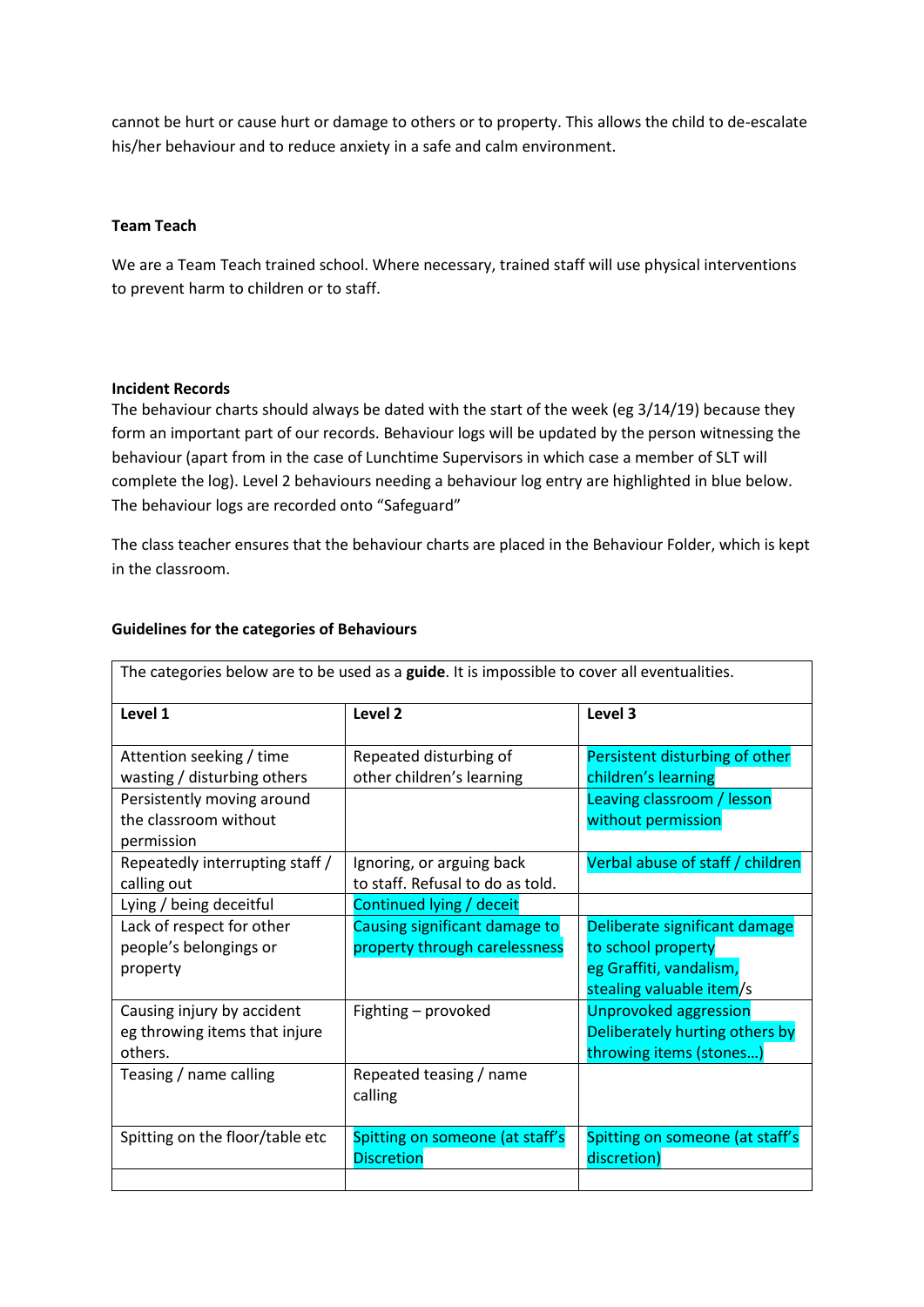| Disrespect to any individual | sexualised words/comments to   | Severe disrespect, with intent,  |
|------------------------------|--------------------------------|----------------------------------|
| differences-including the 9  | one another                    | concerning any individual        |
| protected characteristics    | Severe disrespect to any       | differences-including the 9      |
|                              | individual differences-        | protected characteristics (race, |
|                              | including the 9 protected      | gender, faith, disability, age,  |
|                              | characteristics (race, gender, | sexual orientation, marriage,    |
|                              | faith, disability, age, sexual | pregnancy, gender                |
|                              | orientation, marriage,         | reassignment)                    |
|                              | pregnancy, gender              |                                  |
|                              | reassignment)                  |                                  |
|                              |                                |                                  |
|                              |                                |                                  |
| Abusive language (at staff's | Abusive language (at staff's   | Severe abusive language          |
| discretion)                  | discretion)                    | at someone                       |
|                              | "Ganging up" on people         | <b>Bullying, extortion</b>       |
|                              | <b>Bribing or intimidating</b> |                                  |
|                              | others to avoid trouble        |                                  |
|                              | including online behaviour     |                                  |
|                              |                                | Physical abuse of staff          |
|                              |                                | /children                        |
|                              |                                | Kicking, biting                  |
|                              |                                | <b>Stealing</b>                  |

Strong parental support for good behaviour is ESSENTIAL to the safety of pupils and staff and to good order in school, which promotes learning.

Where a child's behaviour is proving problematic, the teacher will call parents in, explain the situation and attempt to enlist their full support. Working closely with parents is not only fair, and desirable, but often very effective when the child sees that home and school are working closely together; catch up meetings should be arranged.

The Head Teacher (or any member of staff to whom she delegates this responsibility) has the right to interview pupils in a group, or individually, as is deemed necessary to establish the truth. Children are asked to apologise for their behaviour to the appropriate person (adult or child). This may take different forms – verbal or written.

Sometimes, behaviours during lesson time which affects the learning of others or disrupt the teaching will lead to an internal exclusion (for a morning, afternoon or day). The child will work in another class.

The following behaviours will usually lead to an immediate fixed-term external exclusion – these are behaviours where the child places themselves or others at risk of significant harm, such as;

- Leaving school without permission.
- Physical assault on a member of staff.
- Unprovoked significant assault on another child.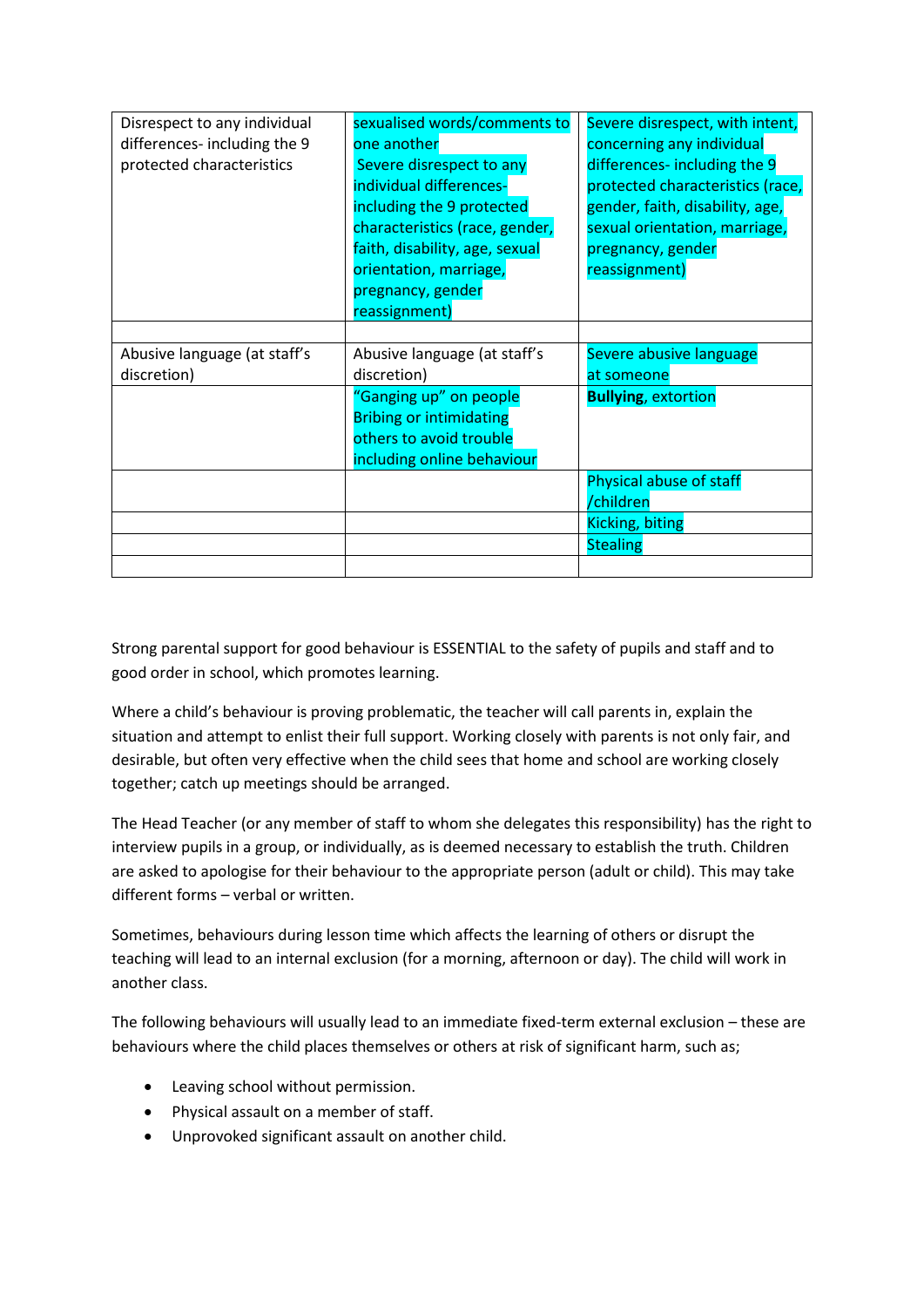Repeated negative behaviours over playtimes and/or lunchtimes will usually lead to an internal breaktime exclusion, that is, the children will not be allowed out for a fixed number of playtimes/lunchtimes. If the negative behaviours persist, they will usually result in a fixed-term external lunchtime exclusion, ie parents will be informed that they will be expected to make arrangements for their children to be collected from school over lunchtime and be brought back to school in time for the afternoon learning session. This will be recorded as a half day external exclusion for that child.

Parents will be informed of all internal exclusions (but not necessarily "reflection time" sessions) and advised what school is doing to support the child in improving their behaviour. They are also advised that should the behaviour persist, the child will be at risk of a fixed-term external exclusion. As indicated above, some behaviours will instantly trigger a fixed-term external exclusion. An external exclusion will be formally reported to the LA and Chair of Governors.

As a last resort, where it is apparent that the school has done all it reasonably can, and the child is continually disrupting the good order and smooth running of the class or school, the HT may decide to permanently exclude the child. This will be formally reported to the LA; parents will have a right of appeal.

# **Behavioural Plans**

For some children with specific needs not all of the sanctions will be suitable. For these children, personal support plans are drawn up. These will be adhered to by staff; the child will know the plan and the expectations.

#### **S.E.N.D.**

Behaviour is always the result of a need. We feel it is vital that if a child is frequently making poor behaviour choices we investigate why. Sometimes a child needs support with behaviour due to the fact that they have special educational needs (which may be undiagnosed). In this situation, a class teacher will meet with the SENDCo to discuss what support has been offered in-class, and what extra support may be needed in the future. The SENDCo will observe the child, talk to parents and involve outside agencies if appropriate.

#### **Social/Emotional Needs**

If a child is not deemed to have SEND, but persistently makes poor behaviour choices, then our SENDCo will form a plan for their needs. Support will take a variety of forms, depending on the nature of the needs identified. These could include 1:1 support, small group intervention and support in-class.

# **Racial / Homophobic/Transphobic Abuse**

Racial / Homophobic/Transphobic Abuse has no place in our school. Whenever an incident is alleged whereby anyone has been subjected to any form of this type of abuse, the matter will be referred to the Head teacher or an Assistant Head Teacher without delay. Where the incident is found to be significant, after investigation, parents of both parties will be informed. In all cases, the victim will be